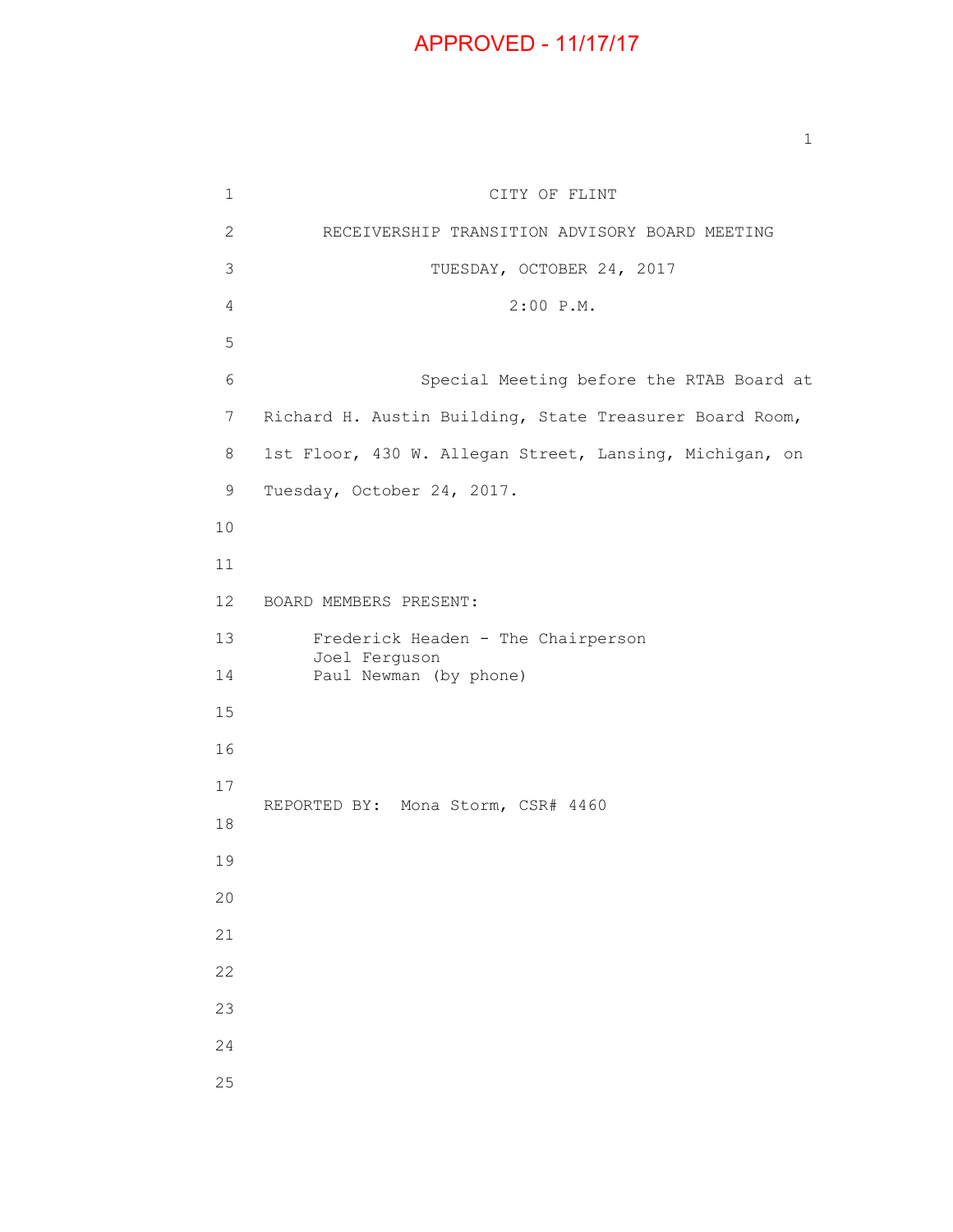| $1\,$          | MOTION INDEX                              |                |
|----------------|-------------------------------------------|----------------|
| 2              | MOTION                                    | PAGE           |
| $\mathfrak{Z}$ | Roll Call                                 | 3              |
| $\overline{4}$ | Approval of Agenda                        | 3              |
| 5              | UNFINISHED BUSINESS                       |                |
| 6              | None                                      | 3              |
| $\overline{7}$ | NEW BUSINESS:                             |                |
| 8              | Approval of Position Description for      |                |
| $\mathsf 9$    | City Administrator                        | $\overline{4}$ |
| 10             | Approval of Salary for City Administrator | 5              |
| 11             |                                           |                |
| 12             | PUBLIC COMMENT, None                      | 5              |
| 13             | ADJOURNMENT                               | 5              |
| 14             |                                           |                |
| 15             |                                           |                |
| 16             |                                           |                |
| 17             |                                           |                |
| 18             |                                           |                |
| 19             |                                           |                |
| 20             |                                           |                |
| 21             |                                           |                |
| 22             |                                           |                |
| 23             |                                           |                |
| 24             |                                           |                |
| 25             |                                           |                |

2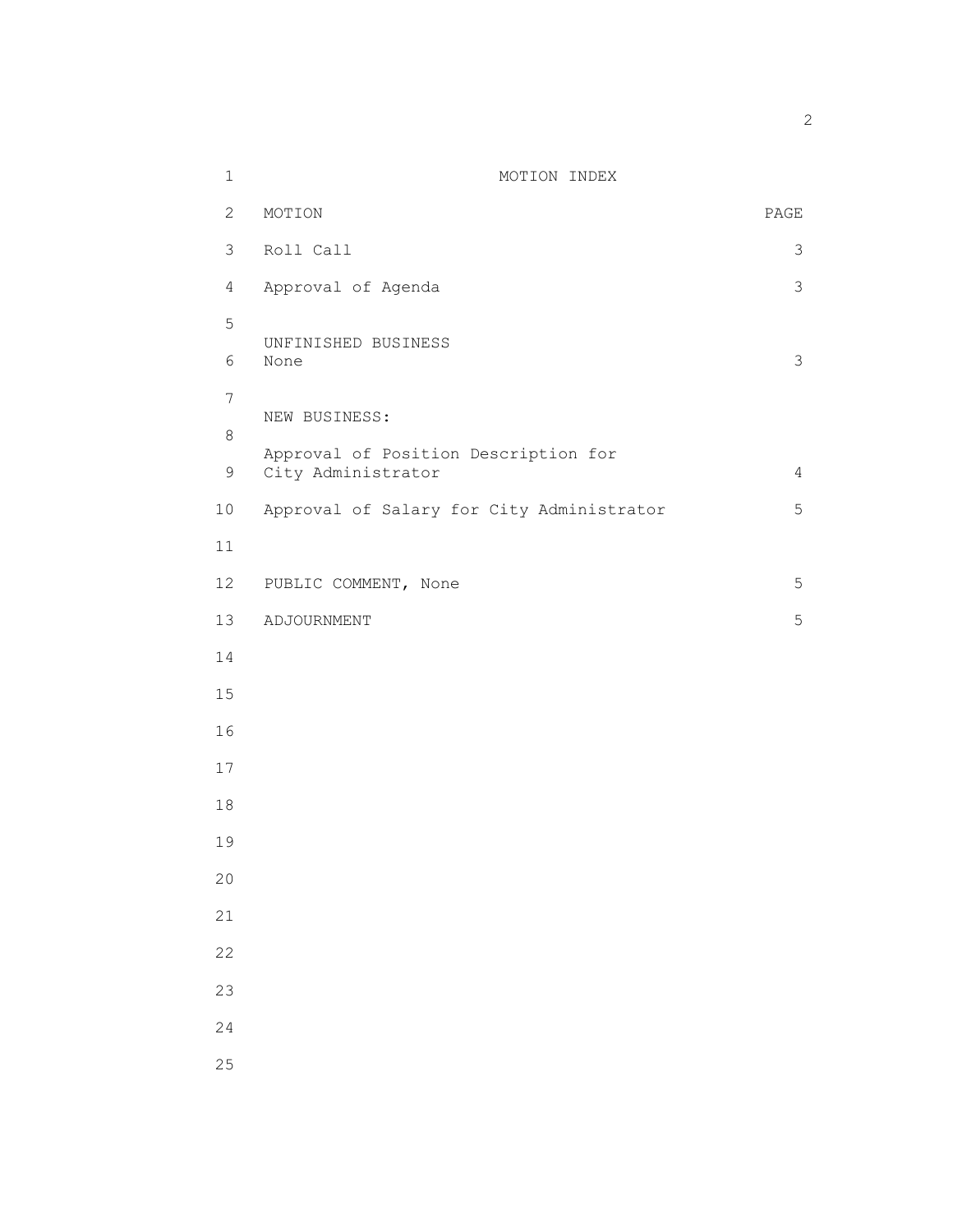- 1 Flint, Michigan
- 2 Tuesday, October 24, 2017
- 3 2:03 p.m.

 4 THE CHAIRPERSON: Let the record reflect 5 that we do have a quorum consisting of Mr. Ferguson 6 and myself here and Mr. Newman by conference call. 7 I don't believe there are any additions to the 8 agenda. So if not, the agenda will be considered 9 approved, as presented.

 10 There is no Unfinished Business. 11 Under New Business, there is the item of 12 the approval of the position description and salary 13 range for the City Administrator. As I indicated in 14 an e-mail yesterday morning, that position is now 15 vacant.

16 16 It's the Mayor's intent, I believe, to 17 fill the position on at least an interim basis. 18 And, under an existing EM order, the RTAB, if 19 there's a vacancy, has to sign off on the position 20 description and any proposed salary range for the 21 position.

 22 Everyone received a copy of the position 23 description yesterday afternoon for the position of 24 City Administrator. Anyone have any questions 25 regarding that position description?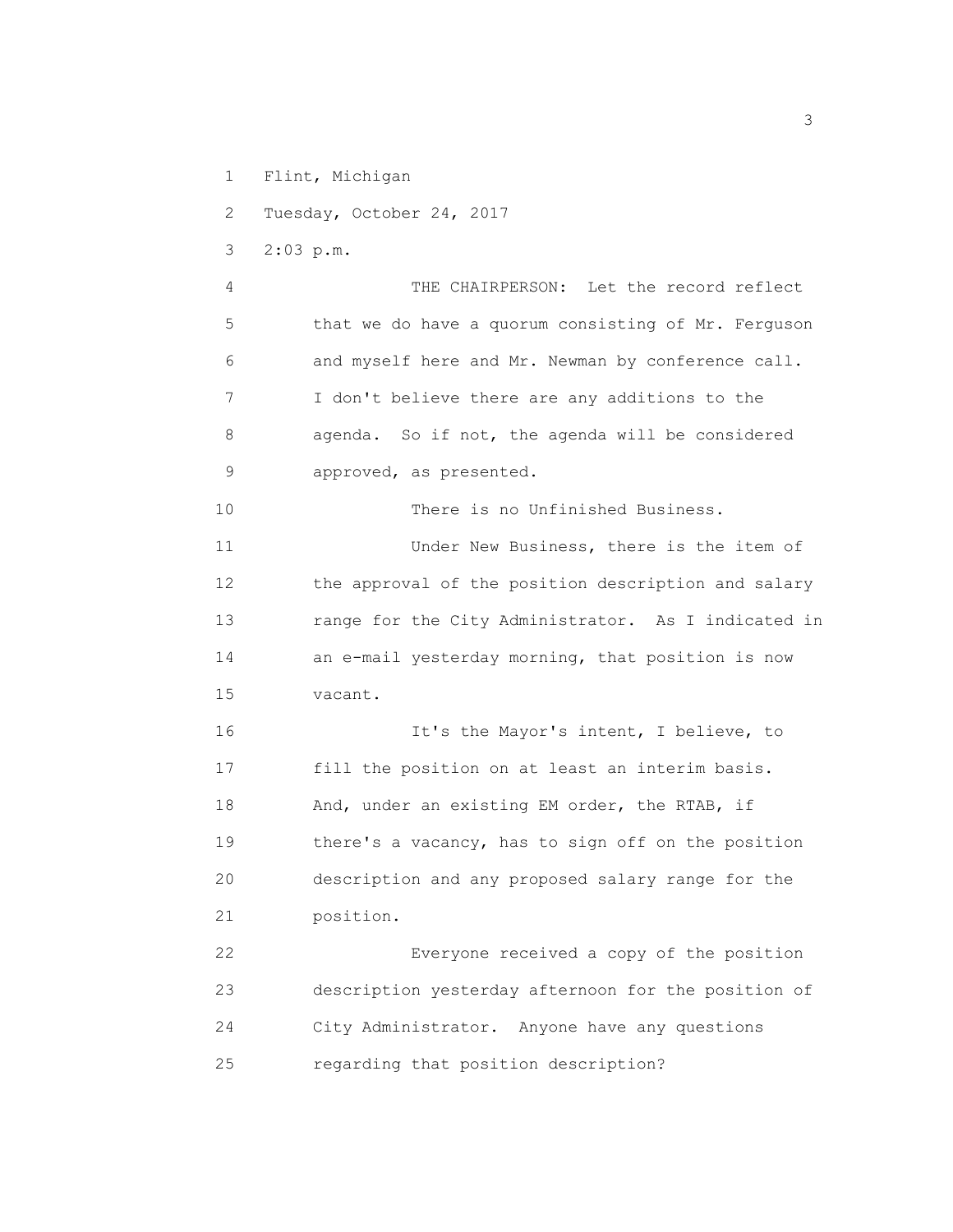| 1            | MR. FERGUSON: No.                                     |
|--------------|-------------------------------------------------------|
| $\mathbf{2}$ | THE CHAIRPERSON: Mr. --                               |
| 3            | MR. NEWMAN: No, I don't.                              |
| 4            | THE CHAIRPERSON: Is there a motion, then,             |
| 5            | that the position description for the City            |
| 6            | Administrator position be approved?                   |
| 7            | MR. FERGUSON: So move.                                |
| 8            | MR. NEWMAN: Support.                                  |
| $\mathsf 9$  | THE CHAIRPERSON: Any discussion?                      |
| 10           | Hearing none, those in favor of the                   |
| 11           | motion, please say "aye".                             |
| 12           | BOARD MEMBERS: Aye.                                   |
| 13           | THE CHAIRPERSON: Opposed?                             |
| 14           | Motion is adopted.                                    |
| 15           | That brings us to the proposed salary                 |
| 16           | range for the position. A City Attorney indicated     |
| 17           | that the proposed salary amount is \$89,999.94.<br>Is |
| 18           | there a motion that the salary be approved?           |
| 19           | MR. FERGUSON: I so move.                              |
| 20           | THE CHAIRPERSON: Is there support?                    |
| 21           | Support.<br>MR. NEWMAN:                               |
| 22           | THE CHAIRPERSON: Any discussion?                      |
| 23           | Motion is made and seconded. Those in                 |
| 24           | favor, please say "aye".                              |
| 25           | BOARD MEMBERS:<br>Aye.                                |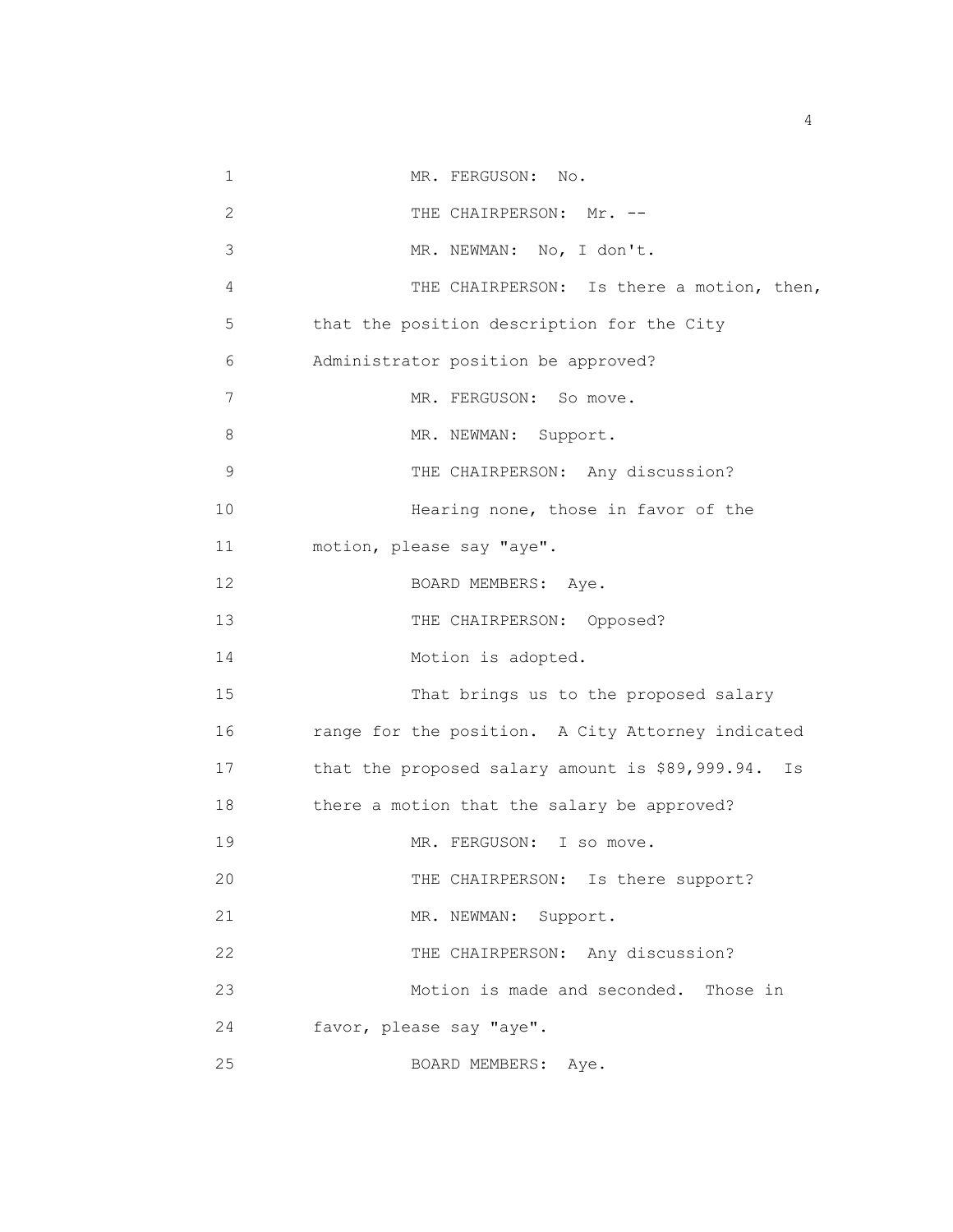| $\mathbf 1$     | THE CHAIRPERSON: Opposed?                          |
|-----------------|----------------------------------------------------|
| $\mathbf{2}$    | Motion is adopted.                                 |
| 3               | Next item of business is Public Comment.           |
| 4               | There is no one here from the public. Is there any |
| 5               | further business before the Board?                 |
| 6               | If not, I'll entertain a motion that we            |
| 7               | adjourn.                                           |
| 8               | MR. FERGUSON: I so move.                           |
| $\mathsf 9$     | THE CHAIRPERSON: Is there support?                 |
| 10              | MR. NEWMAN: Support.                               |
| 11              | THE CHAIRPERSON: Without objection, we             |
| 12 <sup>°</sup> | stand adjourned.                                   |
| 13              | Thank you, gentlemen.                              |
| 14              | (Meeting was concluded at 2:06 p.m.)               |
| 15              | $\star$<br>$\star$<br>$\star$                      |
| 16              |                                                    |
| 17              |                                                    |
| 18              |                                                    |
| 19              |                                                    |
| 20              |                                                    |
| 21              |                                                    |
| 22              |                                                    |
| 23              |                                                    |
| 24              |                                                    |
| 25              |                                                    |